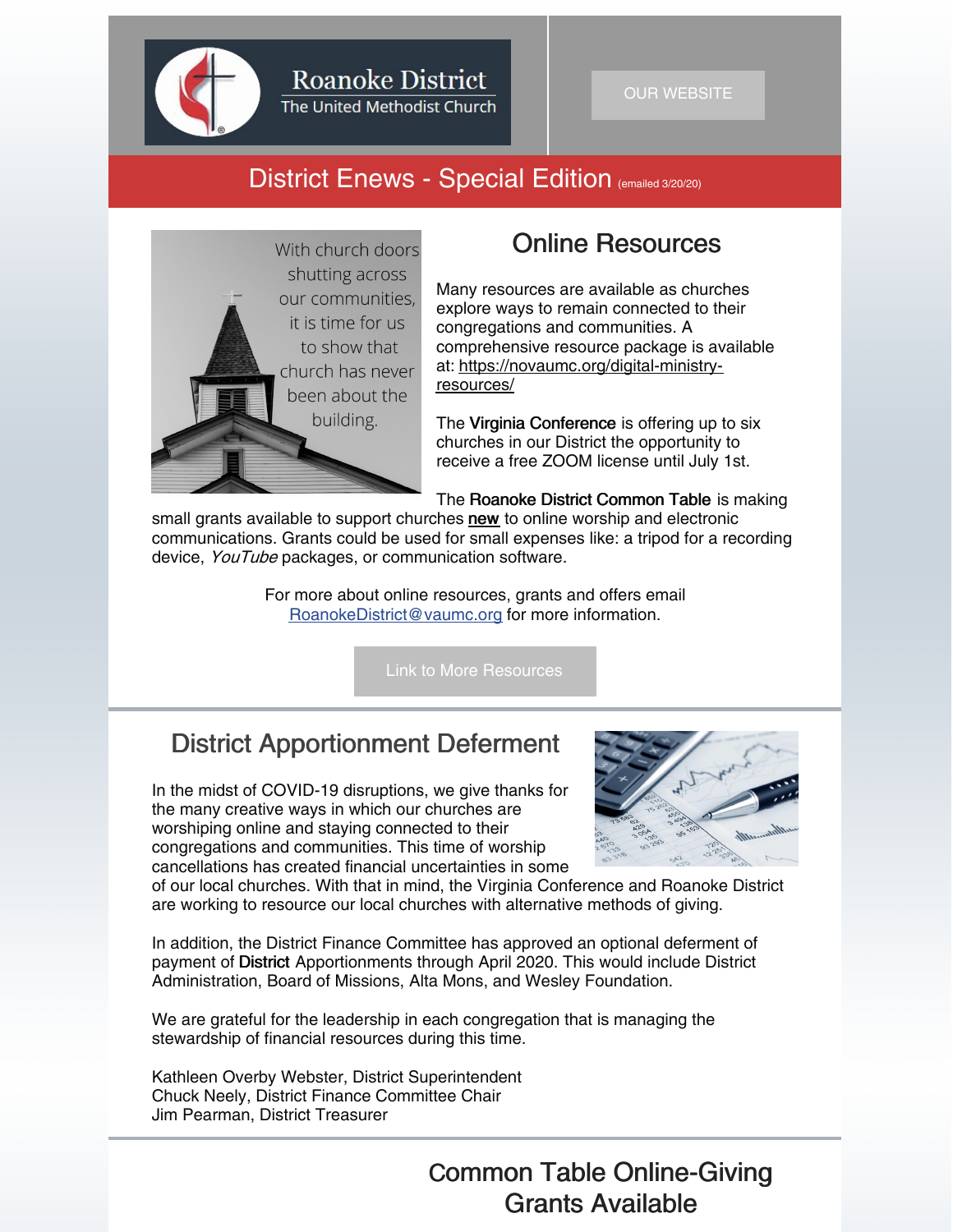

The Roanoke District Common Table is making small grants available to churches new to the online giving process. These grants may be used to offset registration, banking or transaction fees that might be incurred during this startup phase. For more information contact the District Office at [RoanokeDistrict@vaumc.org](mailto:RoanokeDistrict@vaumc.org) More about online

giving: <https://www.vaumc.org/pages/news/2020news/vanco>

# **In Constant Prayer** A Message from our District Superintendent

#### Dear Roanoke District,

I am holding you in constant prayer as you do ministry, in such beautiful and caring ways, during this unprecedented time. Clergy and Laity are blessing many others in such creative and sustaining ways. From feeding students, to on-line preschool chapel time, from bed-time storytime for children, to prayer partners for shut-ins, from daily on-line devotions, to phone check-ins: so amazing and contextual.



I know there is a lot of information flying by right now and it is easy to feel overwhelmed by it all. The Virginia Conference will continue to follow the guidance of the CDC about best practices and necessary restrictions. Pastors are encouraged to check their email frequently. Updates will also be posted on the conference website [www.vaumc.org](http://www.vaumc.org/).

Continue in your spiritual practices; it is vital to remain connected to God through prayer, scripture reading, and fasting. Remain connected to each other while practicing social distancing. Our office is available to support you. Like you I look forward to the time vital in-person connections can resume through worship, dinner at a favorite restaurant, visits at hospitals, nursing homes, and jails.

With gratitude for our church's leadership and in the hope of Christ,

**Kathleen** 

Kathleen Overby Webster

District [Superintendent's](https://roanokeumc.org/ds.php) Articles

# District and Conference Office Announcements

As we practice the recommended social distancing, the physical [Roanoke](https://www.roanokeumc.org/) District office is closed. However, you may still contact us by calling (540) 989-3335 or emailing RoanokeDistrict@vaumc.org, as staff are working remotely to support District ministries.

The VAUMC [Conference](https://www.vaumc.org/) Office in Glen Allen is closed indefinitely at this time. Many staff will be working remotely and will try to answer questions via email.

General Conference Postponed